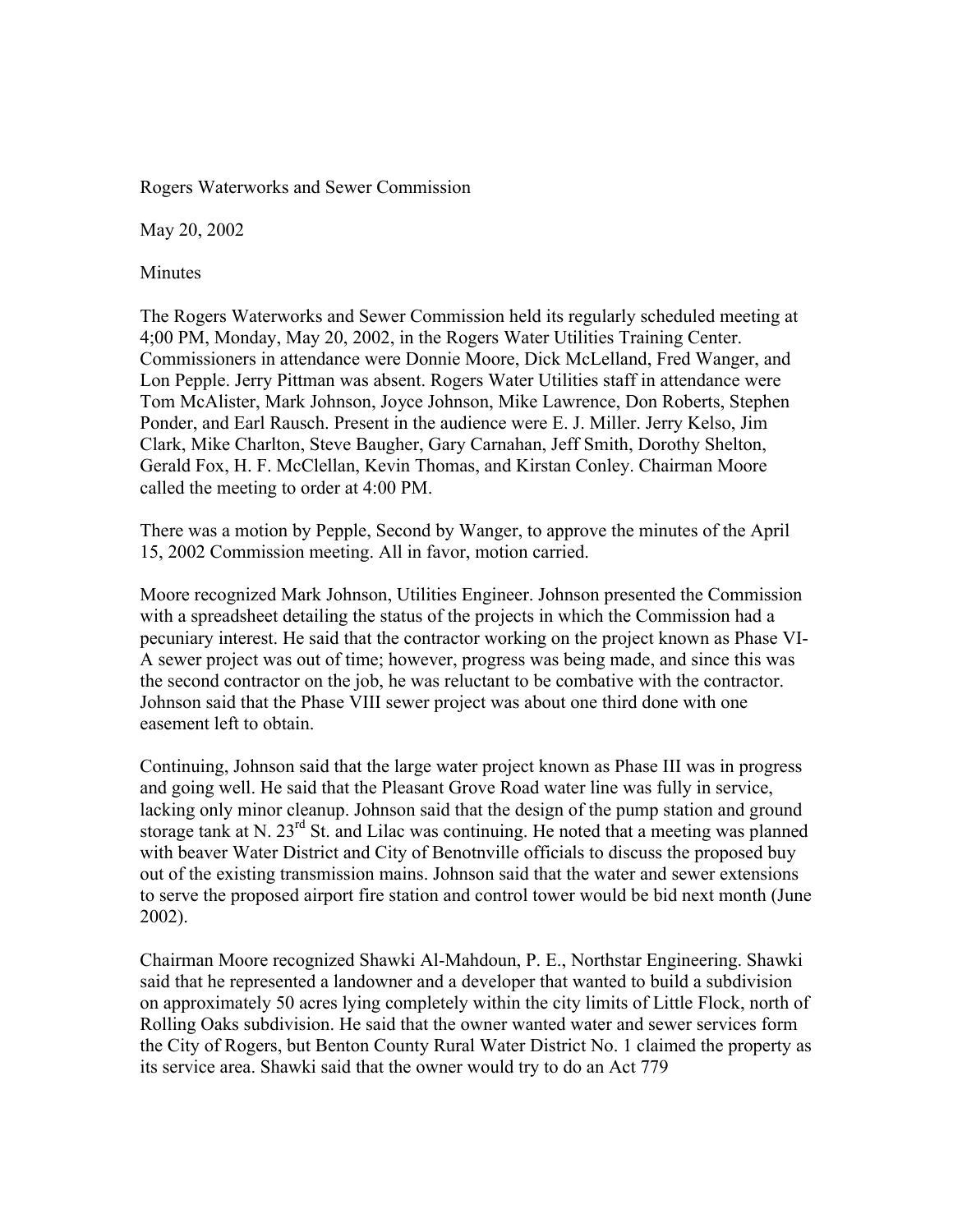deannexation/annexation from Little Flock into Rogers, but needed to know if the Commission would offer sewer service to the property, without providing water service.

McLelland asked McAlister if the Commission had ever done this before? McAlister said that there were a few homes and a church on wells that were connected to the sewer system. McAlister said that collecting sewer use fees on such installations were problematic, since the water could not be disconnected for nonpayment. He said that Rogers water service should be a prerequisite for sewer service Jim Clark, Deputy City Attorney, said that that the Commission could be sued if it tried to serve the property, since the property was protected form municipal encroachment under federal law. Moore told Shawki that the Commission would serve the property with water and sewer service, if the property were released from the rural water district, and annexed by the City of Rogers.

Moore recognized Jerry Kelso, P. E., Crafton and Tull Engineering. Kelso said that he represented Charles Reaves, develper of Shadow Valley Golf and Country Club. He indicated that water and sewer services for the first phase were practically finished. He said the developer had done some additional work at the behest of the Rogers Water Utilities staff, in order to take an existing lift station off line, and extend a water main to the owner's property line. According to Kelso, that work was worth an additional \$57,480.33. McAlister said that the costs were reasonable, and agreed that the work had been done as requested by RWU staff. There was a motion by McLelland, second by Wanger, to approve the payment to Reaves as requested by Kelso. All in favor, motion carried.

Moore recognized Earl Rausch, P. E., Design Engineer for RWU. Rausch presented the Commission with a map showing the area of Rogers south of Garret Road and west of Bellview Road. Rauschsaid that he had been contacted by Cooper Homes, who was investigating the costs to build a large PUD subdivision in the area. The was with gravity sewer service, Rausch said. There were already two lift stations in the area, and the PUD would would require another one, he said. Rausch recommended that the small subdivision sewer lift stations be combined into one regional lift station, to be built at the south end of the service territory boundary, and thereby open over one thousand acres to gravity sewer service. Rausch said the regional lift station and force main would cost about \$1.1 million. Rausch said that the cost for the lift station-force main could be assigned to developers in the drainage basin on a per acre basis or a per living unit basis.

McAlister said that, previously on such projects, the Commission would upsize facilities to meet its needs, and the developer would pay for that part of the cost needed for their own development. Developers that came along later benefitted from the initial infastructure capital outlays paid for by the initial developer and/or the Commission, he said. McAlister asked Gary Carnahan, P. E., Cooper Communities, if his proposed PUD project would be feasible if fees such as described by Rausch were implemented? Carnahan said that his developer would be happy to pay his fair share, on a per acre basis. Rausch said that, if high density developments, such as apartment complexes, were going to be built, that the lift station would be bigger and more expensive. Mark Johnson said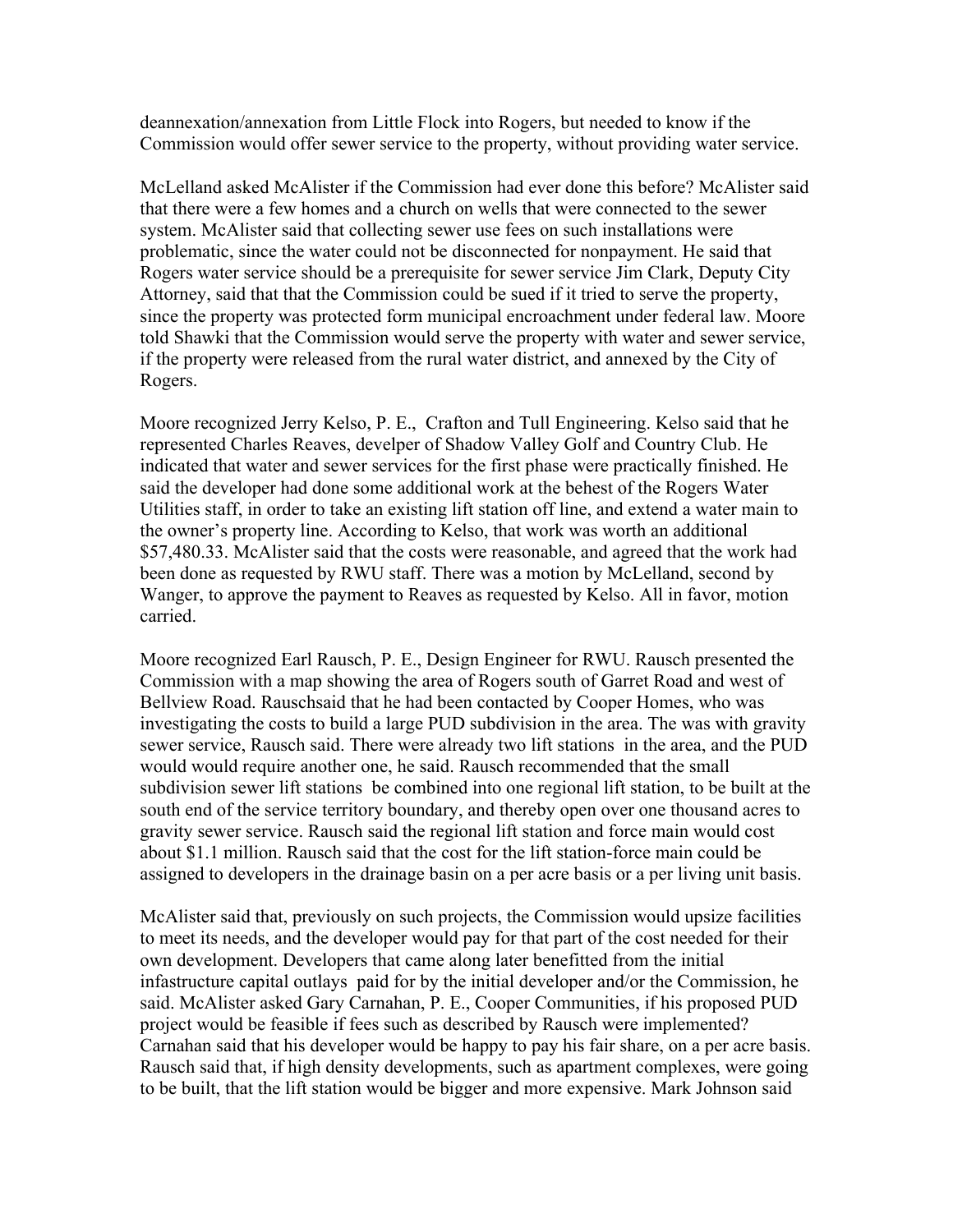that, while Rausch's estimate of cost was probably close, he thought the developer's contribution should be based on actual costs.

Carnahan said he thought Rausch's estimate was probably correct, and said he just needed to know his developer's fees, so that he could advise him accordingly. McLelland said he liked the concept of building a regional lift station and charging back the cost to developers. There was a motion by McLelland, second by Pepple, to allow the engineering staff at RWU to proceed with the necessary design work, in order to finalize developer fees for the regional lift station/force main. All in favor, motion carried.

Moore recognized Mike Lawrence, Rogers Pollution Control Facility Plant Manager. Lawrence explained that the wastewater treatment plant built in 1988 and expanded in 1998 was designed to biologically remove phosphorous, an algal nutrient, even though there were no phosphorous discharge permit limits then or now. He said that Rogers' contribution of phosphorous to Osage Creek has declined almost 83%. Last year, 2001, Lawrence said that the level of phosphorous in the effluent had averaged about 0.87 mg/l. He said that operational changes, irrigation with effluent, and chemical addition had made the reduction in phosphorous possible. He said that, two years ago when the discharge permit was renewed, he had expected a phosphorous limit but it was not forthcoming.

Now, considering all the controversy with the state of Oklahoma over phosphorous in the Illinois River, Lawrence suggested that it would be prudent to investigate the aability of the current wastewater treatment plant to reduce phosphorus. To that end, he wanted to purchase and install equipment that would provide instantaneous information on effluent phosphorous. Lawrence said that the pant already had the capability to add alum to the effluent, further reducing the level of phosphorous. How much? Someone asked. The equipment would cost about \$8300 to purchase and install, he said.

Moore recognized Joyce Johnson, CPA, Utilities Controller. Johnson presented the Commission with current financial sheets as well as a draft copy of the Utilities' FY '03 budget proposal. Pepple asked for a "head count" and a copy of the proposed raises for Utilities employees for next year. Johnson said that she would welcome questions and comments about the budget proposal.

Continuing, Johnson presented the Commission with a spreadsheet showing the costs and coverage options for RWU employee major medical insurance. The only prposal was from BlueCross/Blue Shield. Johnson reported that the premium increase (13%) was less that expected for the same coverage. She said that very recently she had been given by BC/BS a proposal if RWU employees were to be insured with the City of Rogers employees in 2003. This proposal was much less than even the current premiums, Johnson said. McAlister said that RWU used to be in the same group as the City employees, but had split about 13 years ago. Now, options for employee health insurance coverage were severely limited, and RWU needed to be apart of a bigger group. The Commission agreed that it would be best if handled by the City, Moore said that he